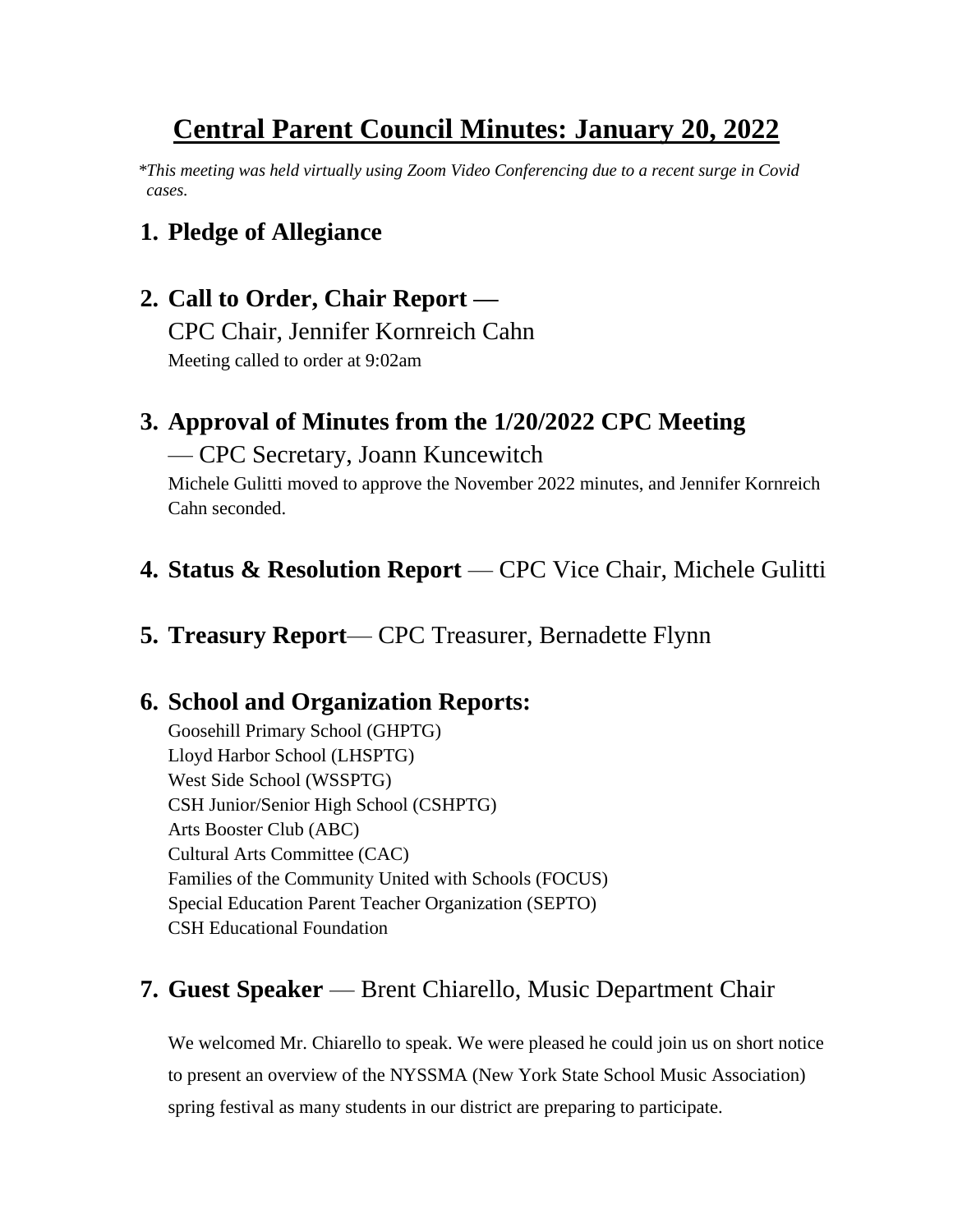Mr. Chiarello explained that last year's festival was virtual. This year, the NYSSMA festival will be held in-person.

Further information regarding NYSSMA may be found here: [Cold Spring Harbor Music / NYSSMA / LISFA \(csh.k12.ny.us\)](https://www.csh.k12.ny.us/Page/661)

#### **8. Parent Questions/New Business**

9:34am

 *Questions for this meeting were submitted in advance to the following email address and were read during the meeting: centralparentcouncil.csh@gmail.com*

A parent asked about our safety measures for transgender and cisgender children in the setting of multi-stall bathrooms and locker rooms. A NYSED Guidance document provided by the parent was forwarded to administration prior to this meeting. Ms. Jill Gierasch stated that this topic was addressed at the November 2021 CPC Meeting and was also discussed at the December 2021 BOE Meeting.

A parent asked about how the district is addressing the decrease in both New York State and AP test scores. Ms. Genevieve LaGattuta stated that there has, indeed, been a dip in test scores for grades 5 and 7 (current grades 6 and 8). Ms. LaGattuta explained that at the elementary level, STAR Reading and STAR Math is being used to screen for progress and to identify students in need. Additionally, IXL diagnostic assessments are being administered (with a goal of 4 times per year) to identify skills for students to work on. Ms. LaGattuta stated that at the secondary level, students who need extra support in math attend math class twice per day (core math class *plus* math lab). Ms. LaGattuta added that a study skills program will be held outside of school hours likely within the next two months. Ms. Libertini, director of STEM, added that teachers are receiving continued training on establishing fluency and identifying skills that need to be worked on.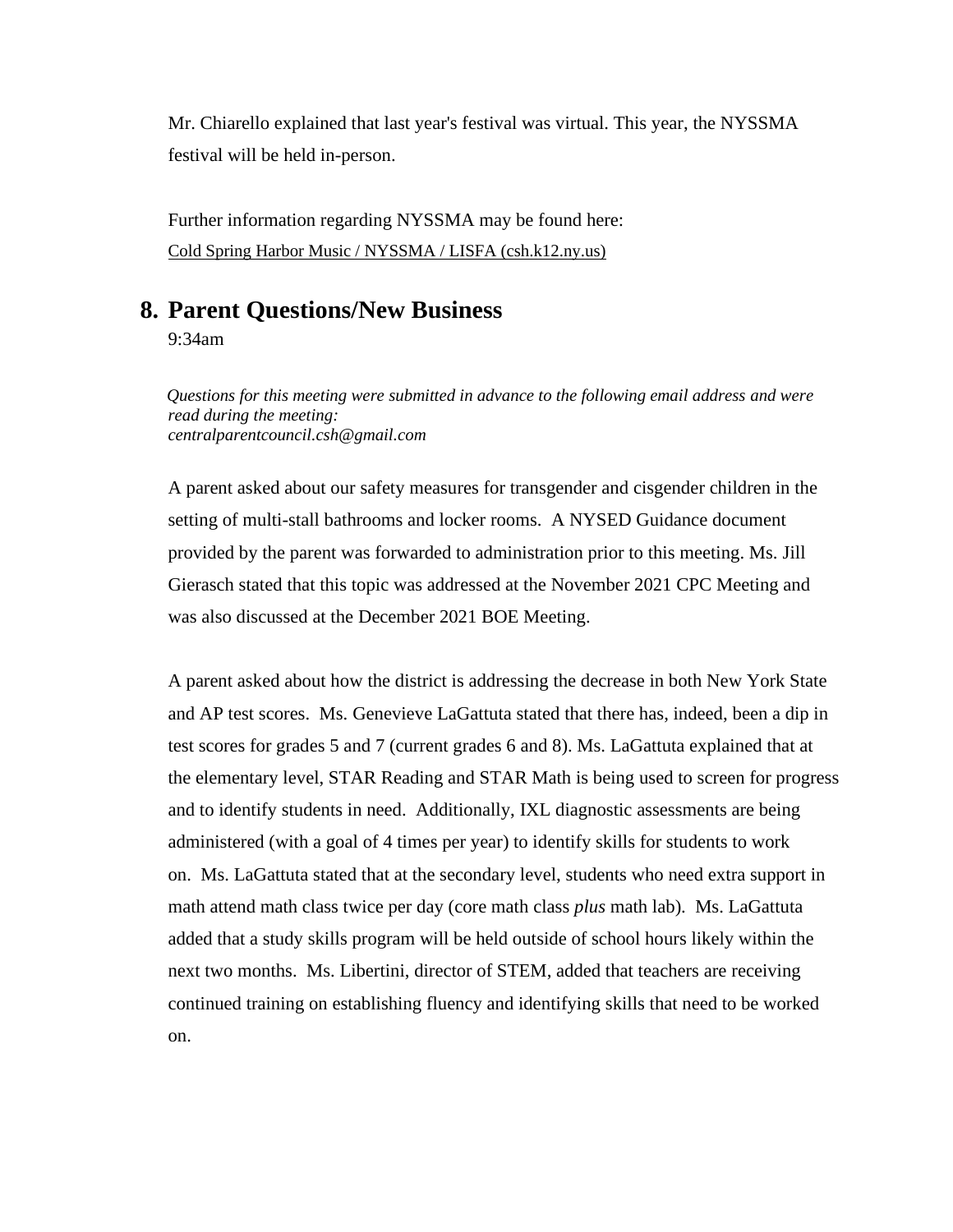A parent reiterated the concern that children are being taught the following topics at the elementary level and expressed her opinion that these topics should be avoided: activism, social political topics of climate change & global warming, and literature articles that promote social justice. The parent added that American civics should be emphasized in elementary education.

Ms. Gierasch reiterated that specific questions about topics being taught should first be discussed with the teachers. Ms. Gierasch added that the principal should be contacted for issues that are not resolved. Ms. Libertini stated that students first learn about the weather in kindergarten. She added that lessons about weather and the environment progress with each grade level. Ms. Libertini explained that an AP environmental course is available and discusses solutions to minimize human impact on the environment.

Regarding curriculum, both Ms. Gierasch and Ms. LaGattuta mentioned that parent curriculum guides will be available for reference for the next school year.

A parent asked for the difference between DEI and CRT. Ms. Gierasch stated that the definition of DEI has been posted on our district website. Ms. Gierasch added that CRT is not taught in our schools, therefore it will not be discussed in our meetings.

A question was asked about the solution regarding use of masks while teaching speech delayed students. Ms. Tina Smith explained that clear masks for both teachers and students to use during their speech lessons have been utilized. If these masks fog during the lessons, masks can be removed for a brief amount of time.

A parent asked about SEL questions for students, specifically, what is done with this information, and does it become part of the student's permanent record? Ms. Gierasch answered that the information provided does not become part of their permanent record and that parents are entitled to view their child's responses.